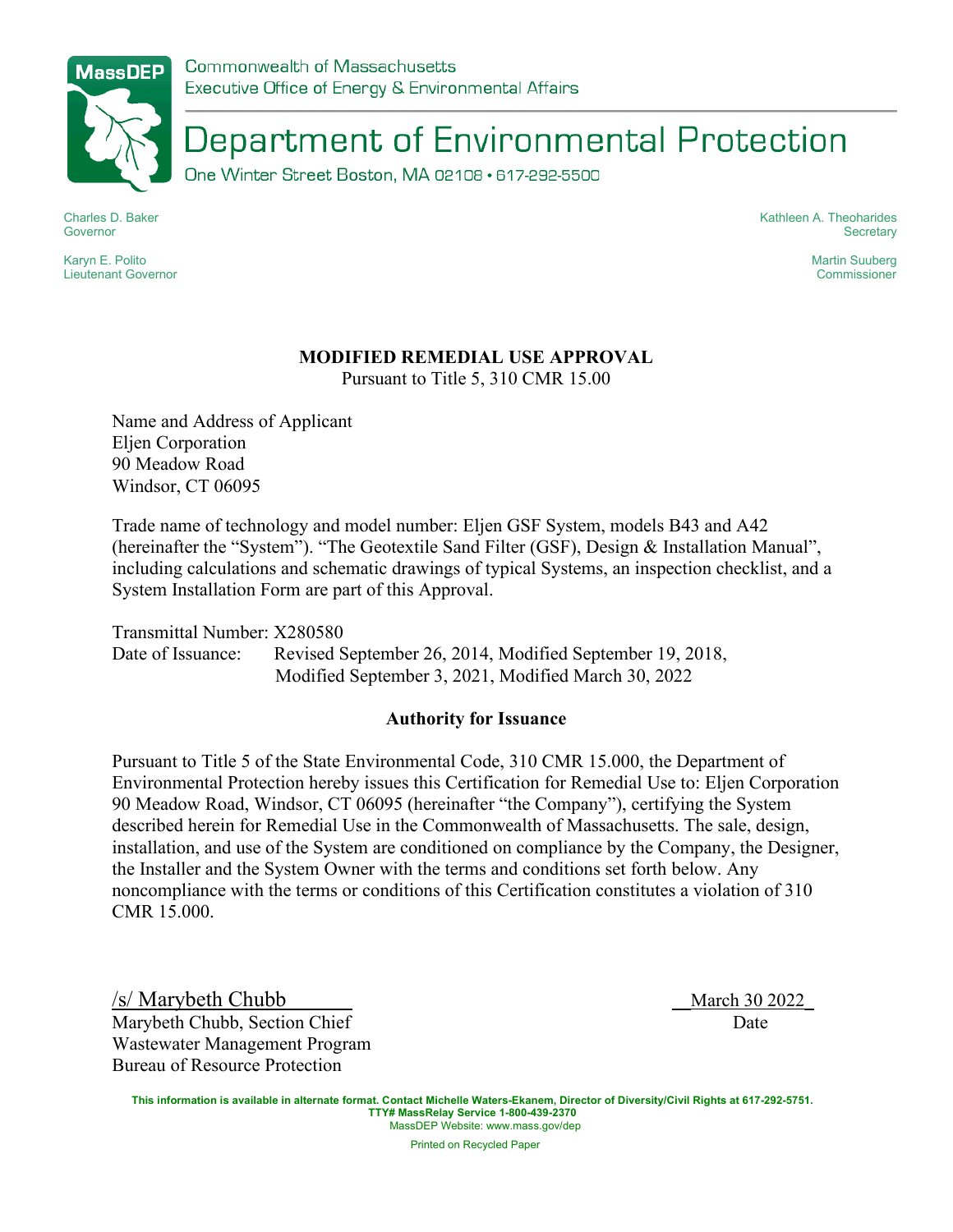Eljen GSF System Modified: September 3, 2021

The System is an alternative subsurface Soil Absorption System that replaces a conventional soil absorption system (SAS) designed in accordance with 310 CMR 15.000. The System is a modular absorption system constructed with Geotextile fabric and cuspated plastic cores bedded on a six (6) inch layer and surrounded by at least six (6) inches of Specified Sand (ASTM C-33 or System sand). The System is installed without aggregate. A four-inch perforated distribution pipe is installed on top of the System to distribute wastewater over the entire absorption system. A geotextile cover of non-woven polypropylene fabric is placed over the System to prevent the intrusion of fines from backfill.

## **Conditions of Approval**

The term "System" refers to the Alternative Soil Absorption System in combination with the other components of an on-site treatment and disposal system that may be required to serve a facility in accordance with 310 CMR 15.000.

The term "Approval" refers to the technology-specific Special Conditions, the Standard Conditions for General and Remedial Use Approval of Alternative Soil Absorption Systems (the 'Standard Conditions') the General Conditions of 310 CMR 15.287, and any Attachments.

For Alternative Soil Absorption Systems that have been issued Remedial Use Approval for the installation of Systems to serve facilities where the site meets the requirements for new construction, the Department authorizes reductions in the effective leaching area (310 CMR 15.242), subject to the applicable portion of the Standard Conditions, and subject to the below Special Conditions to this Technology.

## **Special Conditions**

1. The System is an approved Patented Sand Filter System for use as an Alternative Soil Absorption System. In addition to the Special Conditions contained in this Approval, the System shall comply with all Standard Conditions for Alternative Soil Absorption Systems, except where stated otherwise in these Special Conditions.

2. This Approval applies to the Installation of a System for the upgrade or replacement of an existing failed or nonconforming system, provided that the facility meets the siting requirements for upgrades, as provided in II(7) and II(9) of the Standard Conditions. For the upgrade or replacement of an existing failed or nonconforming system, all installed Systems shall also comply with the Notice Requirement of paragraph II(23) and the transferee notification requirements of paragraph IV(1) of the Standard Conditions. The proposed use of the System shall also comply with any other Standard Conditions which pertain wholly or in part to upgrades of existing systems.